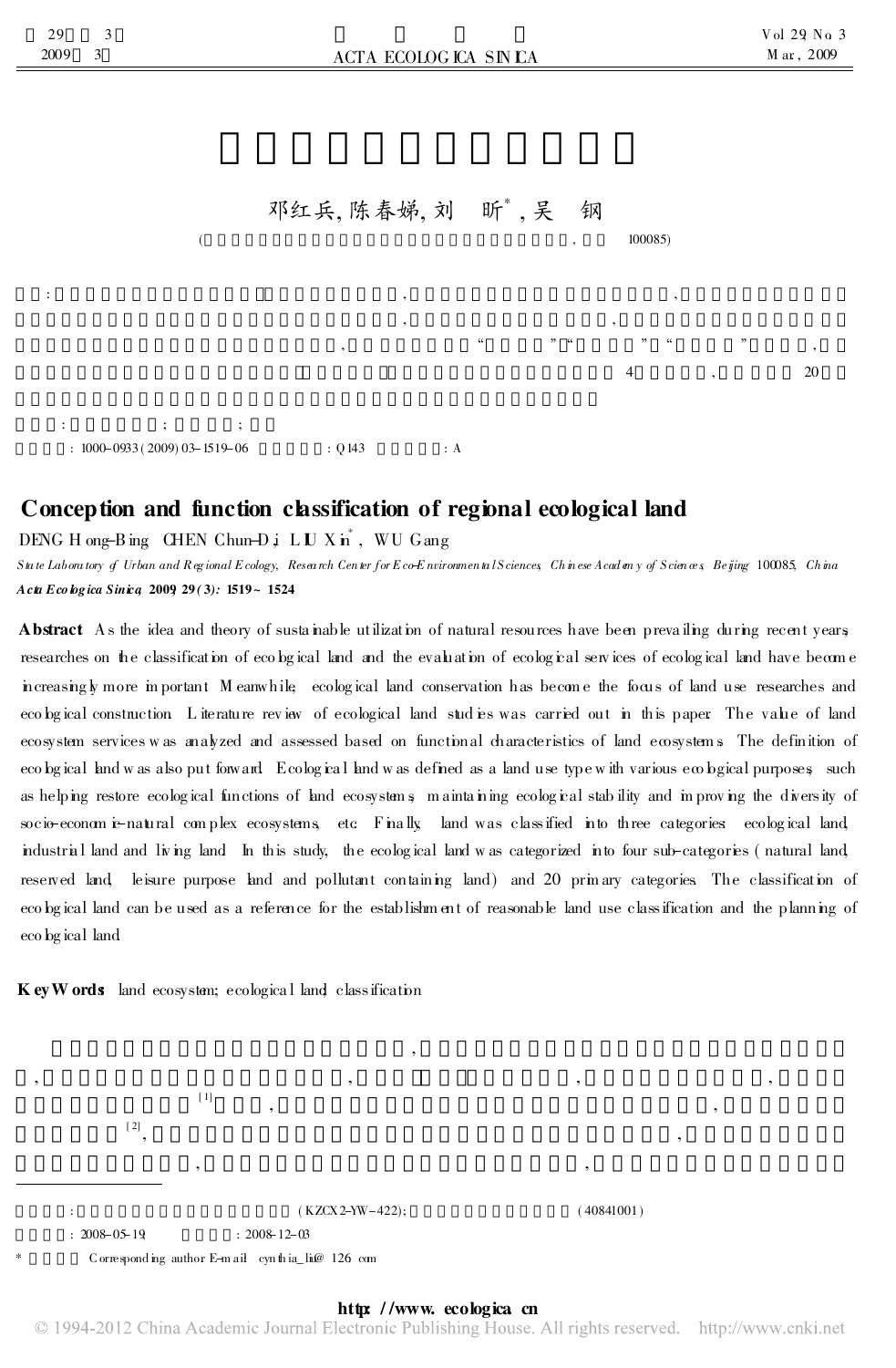

,  $(1)$ 

1 Table 1 C lassifications of land use in foreign countries

| $^{\lbrack 3\rbrack}$ Europe                              | $^{\lceil\,4\rceil}$ Japan | $^{\lbrack 5\rbrack}$ Russ ia | $^{\rm [6]}$ Korea                | ${}^{[7]}$ U n ited N at ion s |  |
|-----------------------------------------------------------|----------------------------|-------------------------------|-----------------------------------|--------------------------------|--|
| 1985                                                      | p resent                   | 2000                          | 1993                              | 1993                           |  |
| Artificial land                                           | A gricultural land         | A gricultural land            | U rban area                       | In land w ater area            |  |
| A gricultural land                                        | Forestland                 | Residential land              |                                   | Sw amp                         |  |
|                                                           | <b>G</b> rassland          |                               | Semi-urban area                   | B are land                     |  |
| Forestland and sem i natural                              | Water area                 | Special purposes land         |                                   | Forest land                    |  |
| M arsh<br>area                                            |                            |                               | A gricultural and forest area     | Shrub community                |  |
| W ater area                                               | Transportation land        | Special conservation area     |                                   | Dw arf shrubs                  |  |
|                                                           | H on estead                | Forestland                    | Semi-agricultural and             | Grassland                      |  |
|                                                           | O ther lands               | W ater area                   | forest area                       | C ropland                      |  |
|                                                           |                            | Reserved land                 |                                   |                                |  |
|                                                           |                            |                               | Natural conservation area         | Land for construction          |  |
|                                                           |                            |                               |                                   |                                |  |
|                                                           |                            |                               |                                   | 12                             |  |
|                                                           | ,                          |                               |                                   |                                |  |
|                                                           |                            | $^\bullet$                    |                                   | $^{[8]};$                      |  |
|                                                           |                            |                               |                                   |                                |  |
|                                                           | $^\bullet$                 | $[9]$                         |                                   | ,                              |  |
|                                                           |                            |                               |                                   |                                |  |
| $\boldsymbol{\varsigma}\boldsymbol{\varsigma}$<br>$\cdot$ | $, ,$                      | [10]                          | 2001                              | $^\circ$                       |  |
|                                                           |                            |                               |                                   |                                |  |
|                                                           | $\langle\!\langle$         |                               | $\rangle\!\rangle$                | $^\bullet$                     |  |
|                                                           |                            | $\mathsf{cc}$                 | $, ,$<br>$\overline{\phantom{a}}$ |                                |  |
| $[11]$                                                    | 66                         | , 2                           |                                   | 《<br>$\rangle$                 |  |
|                                                           | ,                          |                               |                                   |                                |  |

http://www.ecologica.cn<br>© 1994-2012 China Academic Journal Electronic Publishing House. All rights reserved. http://www.cnki.net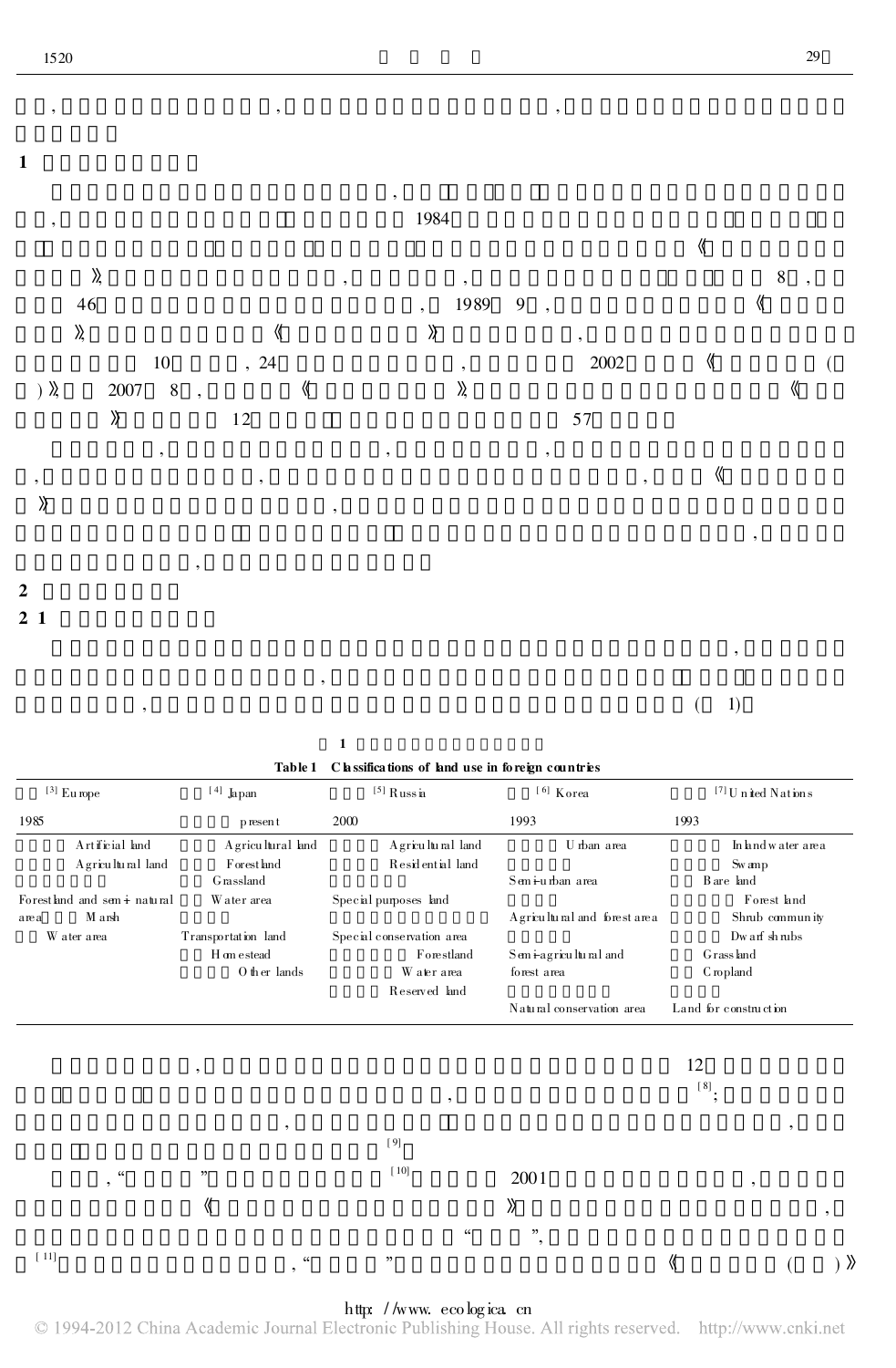

2

(

, ,

) and the set of  $\alpha$  ,  $\beta$  $^{\left[1\right]},$ 

,

, ,

|  | Table 2 Classifications of ecological land in China |  |  |
|--|-----------------------------------------------------|--|--|
|--|-----------------------------------------------------|--|--|

| $[1]$                       | $[3]$              | [11]               | $[12]$             | $[14]$                      | $[15]$          | $[16]$             |
|-----------------------------|--------------------|--------------------|--------------------|-----------------------------|-----------------|--------------------|
|                             |                    |                    | Forest land        |                             |                 |                    |
| $Ec$ of forest land         | Reserved land      |                    | Garden pbt Natural |                             | Ecological land | E cological land   |
|                             | Grass land         | Artificial         |                    | Grassland conservation area | for service     | of wet land        |
| Eco-water area              |                    | eco bg ical land   |                    | <b>Forestland</b>           |                 |                    |
| and wetland                 | Special ecological |                    | W ater area and    | $Dw$ arf $\;$ shnub s       | Ecological land | Ecological land of |
|                             | land               | Natural ecological | w etland           | Grassland                   | for functioning | green land         |
| $E_{\rm C}\odot$ grass land | B are land         | land               |                    | Water area                  |                 |                    |
|                             |                    |                    | Unused land        | W et land                   |                 |                    |
| $Ec$ o bare land            | W ater area and    |                    |                    | Tundra                      |                 |                    |
|                             | w etland           |                    |                    | Sandy land                  |                 |                    |
| Eco-reserved land           |                    |                    |                    |                             |                 |                    |
|                             |                    |                    |                    | Saline-alkali land          |                 |                    |
|                             |                    |                    |                    |                             |                 |                    |
| G reen land in              |                    |                    |                    | B are land                  |                 |                    |
| industrial land             |                    |                    |                    |                             |                 |                    |
|                             |                    |                    |                    | G lacier fim                |                 |                    |

, ,

,

,

2. 2

,

,

,



http://www.ecologica.cn<br>© 1994-2012 China Academic Journal Electronic Publishing House. All rights reserved. http://www.cnki.net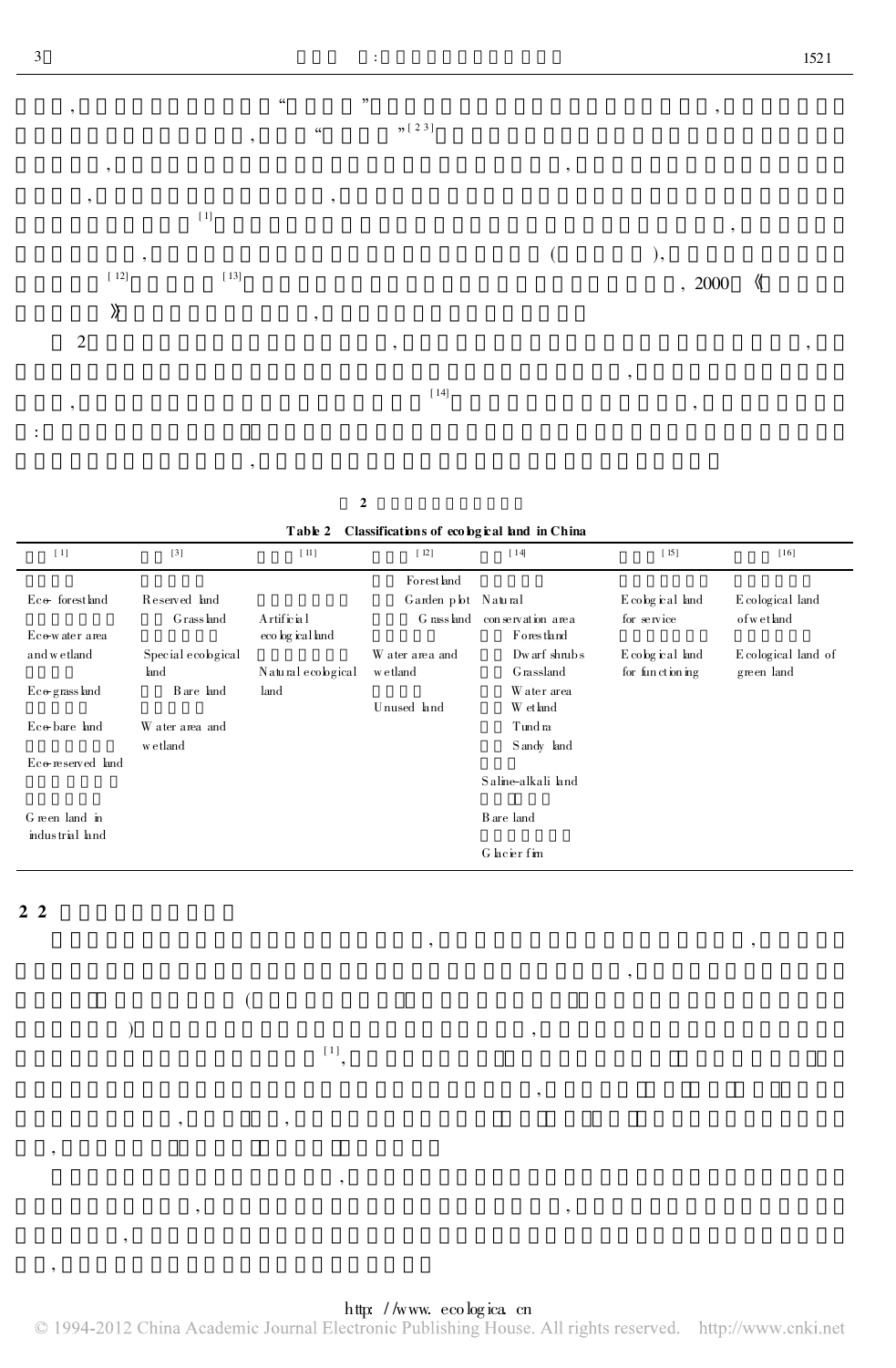

 $\mathbf{3}$ 

|         |                                     | Table 3 C lassification of ecological land |                                                                                          |
|---------|-------------------------------------|--------------------------------------------|------------------------------------------------------------------------------------------|
| $C$ ode | ${\rm F}$ irst- level subcategories | C ode                                      | Second-level subcategories                                                               |
| 01      | Natural land                        | 011                                        | Forest land                                                                              |
|         |                                     | 012                                        | Grassland                                                                                |
|         |                                     | 013                                        | W etland                                                                                 |
|         |                                     | 014                                        | Water area                                                                               |
|         |                                     | 015                                        | Dessert                                                                                  |
|         |                                     | 016                                        | G lacier fim                                                                             |
|         |                                     | 017                                        | Saline-alkali land                                                                       |
|         |                                     | 018                                        | Tundra                                                                                   |
| 02      | Reserved land                       | 021                                        | N atural conservation district                                                           |
|         |                                     | 022                                        | ${\bf S}$ cenery ${\bf d} \, {\bf \dot{\bf s}} \, {\bf tr} {\bf \dot{\bf c}} \, {\bf t}$ |
|         |                                     | 023                                        | Shelter land                                                                             |
|         |                                     | 024                                        | Buffer area                                                                              |
| 03      | Leisure purpose land                | 031                                        | Transportation green land                                                                |
|         |                                     | 032                                        | Health land                                                                              |
|         |                                     | 033                                        | Sports land                                                                              |
|         |                                     | 034                                        | A gricultural land for sightseeing                                                       |
|         |                                     | 035                                        | Public green land                                                                        |
|         |                                     | 036                                        | Fun erary land                                                                           |
| 04      | Pollutant containing land           | 041                                        | D isused land                                                                            |
|         |                                     | 042                                        | G arb age dum p                                                                          |

 $(1)$ 

 $(2)$ 

 $(3)$ 

### http://www.ecologica.cn

 $,$ 

 $\rangle\!\rangle$ 

 $\langle\!\langle$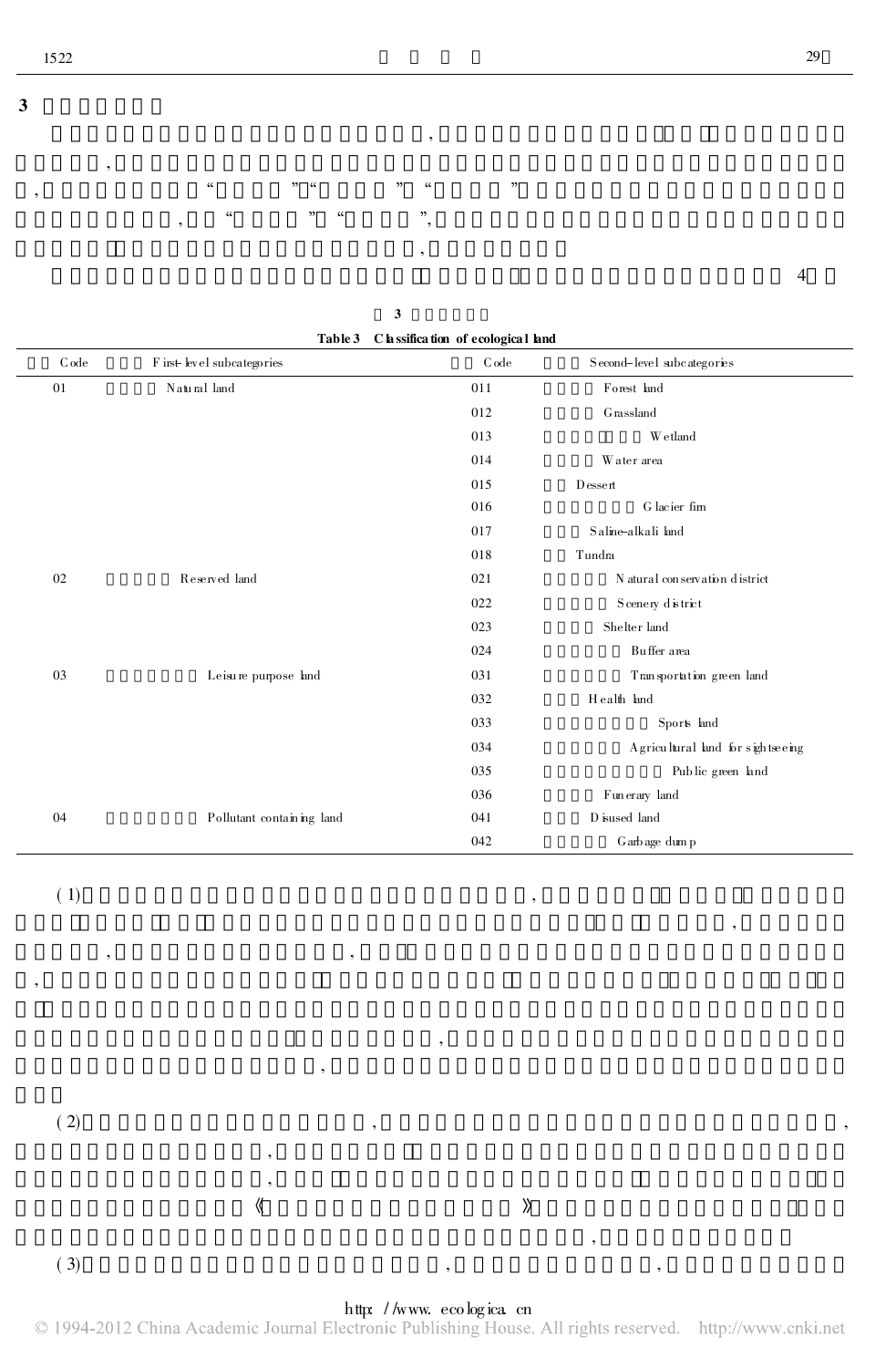$(4)$ 

# R eferences

5

[1] Yue J Zhang XM. A discussion on the classification of land use in China Arid Land Geography, 2003, 26(1): 78-88.

 $\cdot$ 

- [2] Zhang D P, LiD Z, LuK S. Don't forget ecological land use in planning system. Land China 2006 (12): 26-27.
- [3] Xu J Zhou Y K, Jin X B, Y iL Q. Discussing virgin land classification subsystem based on the protection of the eco-environment Resources Science 2007 29(2):  $137 - 141$
- [4] Wang G Q. A Comparative Study of Land U tilization and Management in China and Japan Scientific and TechnologicalManagement of Land and Resources 2002, 19(4):  $5 - 9$ .
- [5] Jia X C. Character stic of the Russian Land M anagement System. Forestry Economics 2006 (7): 78-80.

 $\overline{4}$ 

- [6] LuLM, Rim sangkyu Land Use Planning System And Its Influence On Integrated Rural Development in Korea EconomicGeography, 2004 24  $(3): 383 - 386.$
- [7] HeYH, Xie JQ, Sun Y. FAO/UNEP-Land Cover Class fication System (LCCS) and U se for R eference China Land Science, 2005, 19 (6): 45  $-49$

#### http://www.ecologica.cn